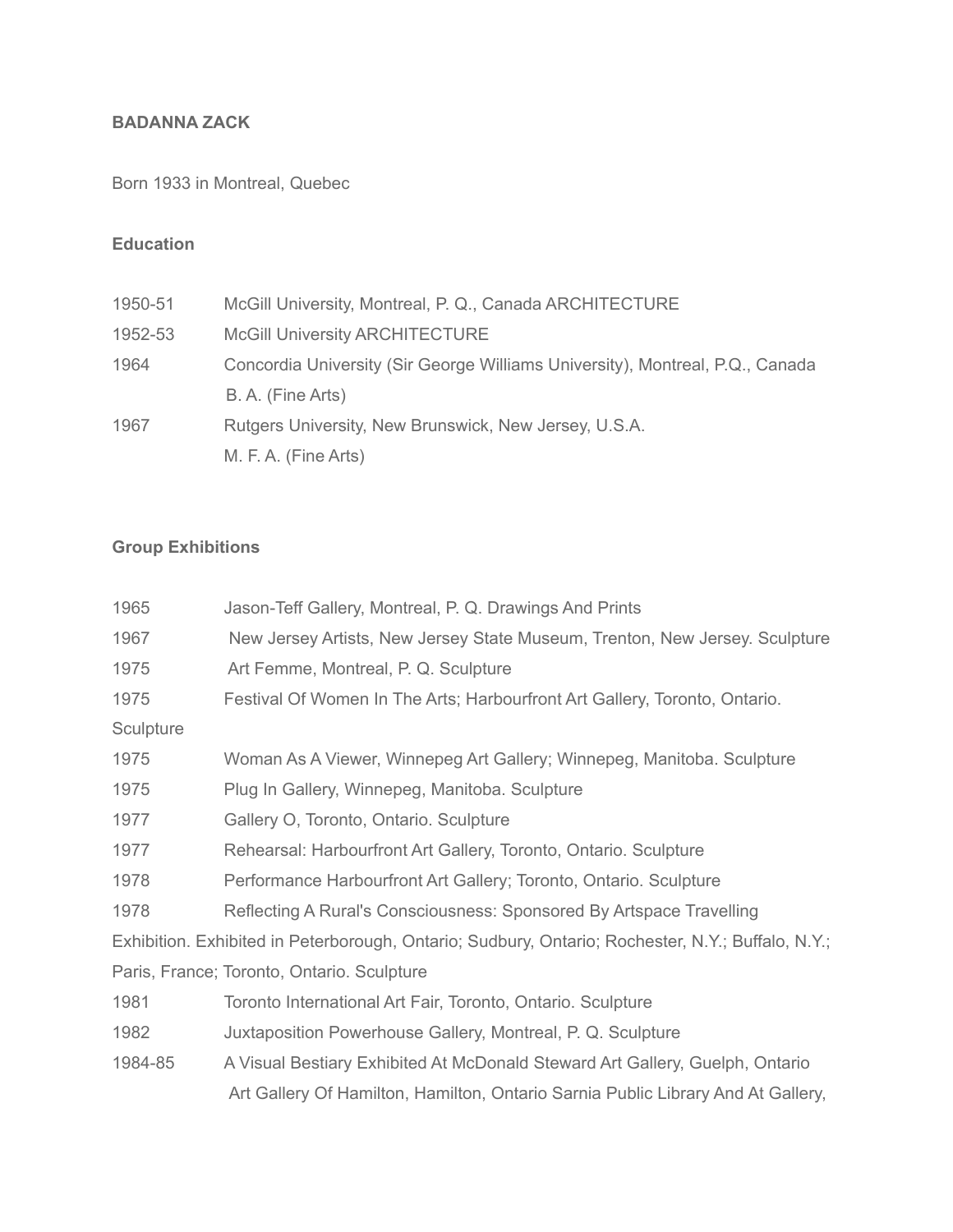# Sarnia, Ontario. Sculpture

| 1985                  | 18th Sculpture Biennial. Antwerp, Belgium. Sculpture                         |
|-----------------------|------------------------------------------------------------------------------|
| 1985                  | 12th International Biennial Of Tapestry; Lausanne, Switzerland. Sculpture    |
| 1987                  | Auto Portrait, Burlington Art Centre, Burlington Ontario. Sculpture.         |
| 1988                  | The Perfect Fit. Gairloch Gardens, Oakville, Ontario. Sculpture Installation |
| 1989                  | Automobile Exhibition, Art Gallery Of Algoma; Sault Ste. Marie, Ontario.     |
| Sculpture             |                                                                              |
| 1998                  | The Tree Museum, Gravenhurst, Ontario. Sculpture Installation                |
| 1999                  | Traces Of Land, Traces Of People, Queens Park, Toronto, Ontario              |
| 2001                  | Destined To Repeat, DeLeon White Gallery, Toronto, Ontario. Sculpture        |
| 2002                  | DeLeon White Gallery, Toronto, Ontario. Sculpture                            |
| 2020                  | One Very Familiar, duo exhibition with Eija Lopenen-Stephenson, United       |
| Contemporary, Toronto |                                                                              |
| 2021                  | Bon Weekend, United Contemporary, Toronto                                    |
| 2022                  | From the Inside (Looking Out), United Contemporary, Toronto                  |

# **Solo Exhibitions**

| 1967                       | Thesis Exhibition, Rutgers University, New Brunswick, New Jersey. Sculpture, |
|----------------------------|------------------------------------------------------------------------------|
| <b>Drawings And Prints</b> |                                                                              |
| 1973                       | Gallery O, Toronto, Ontario. Sculpture                                       |
| 1975                       | Powerhouse Gallery, Montreal, P. Q. Sculpture                                |
| 1977                       | Burnaby Art Gallery, Burnaby, B. C. Sculpture                                |
| 1978                       | Performance, Harbourfront Gallery, Toronto. Sculpture                        |
| 1981                       | The Horse Show, Factory 77, Toronto, Ontario. Sculpture                      |
| 1983                       | From Horse To Horsepower, Art Gallery Of Hamilton, Hamilton, Ontario.        |
| Sculpture                  |                                                                              |
| 1985                       | Home Sweet Home, Installation, 74 Gerrard Street West, Toronto, Ontario      |
| 1985                       | Home Sweet Home, Installation, Ex AT:                                        |
| 1986                       | Lynwood Art Centre, Simcoe, Ontario                                          |
| 1986                       | Kitchener-Waterloo Gallery, Kitchener, Ontario                               |
| 1986                       | Oakville Centennial Gallery, Oakville, Ontario                               |
|                            |                                                                              |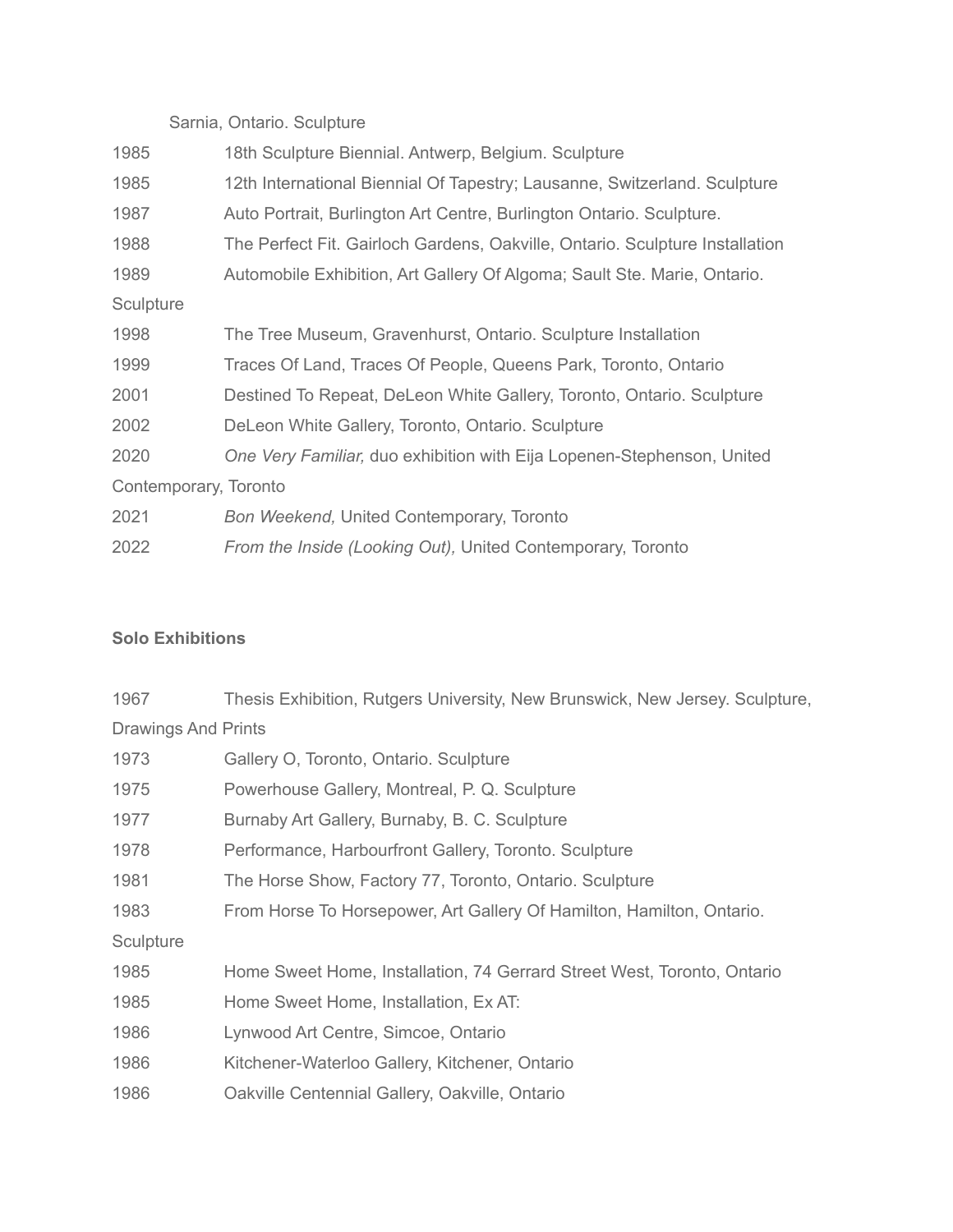| 1987 | The Tom Thompson Gallery, Owen Sound, Ontario. Sculpture                          |
|------|-----------------------------------------------------------------------------------|
| 1990 | Lynwood Arts Centre Simcoe, Ontario. Drawings                                     |
| 1991 | Justina Barnicke M. Gallery, Hart House, University Of Toronto, Toronto, Ontario. |
|      | Homage To My Grandfather. Sculpture Installation                                  |
| 1991 | Art Gallery Of Algoma; Sault Ste. Marie, Ontario. Homage To My Grandfather.       |
|      | Sculpture Installation                                                            |
| 1994 | Cambridge Library And Gallery, Cambridge, Ontario                                 |
| 1999 | The Pool Room. Sculpture Installation                                             |
| 1999 | Justina M. Barnicke Gallery, Hart House, University Of Toronto, Toronto, Ontario  |
| 1999 | The Art Gallery Of Mississauga, Cast Offs. Sculpture                              |
| 2002 | McIntosh Gallery, London, Ontario                                                 |
| 2022 | Black and White, United Contemporary, Toronto, Ontario                            |

#### **Awards & Recognitions**

1968-69,1974-75,1978 and 1985 Canada Council

| 1975-1985 | <b>Ontario Arts Council</b>                            |
|-----------|--------------------------------------------------------|
| 1993      | Winner Of Sculpture Competition, Cambridge Library And |
|           | Gallery, Cambridge, Ontario                            |
| 1996      | The Esther And Samuel Gottlieb Foundation Award        |
| 1999      | Canada Council                                         |
| 2002      | Toronto Arts Council                                   |

### **Select Publications**

- Eclectic Eve
- Artmagazine. December- January Issue.
- Canadian Dimension
- Artnews
- Artmagazine
- Artmagazine